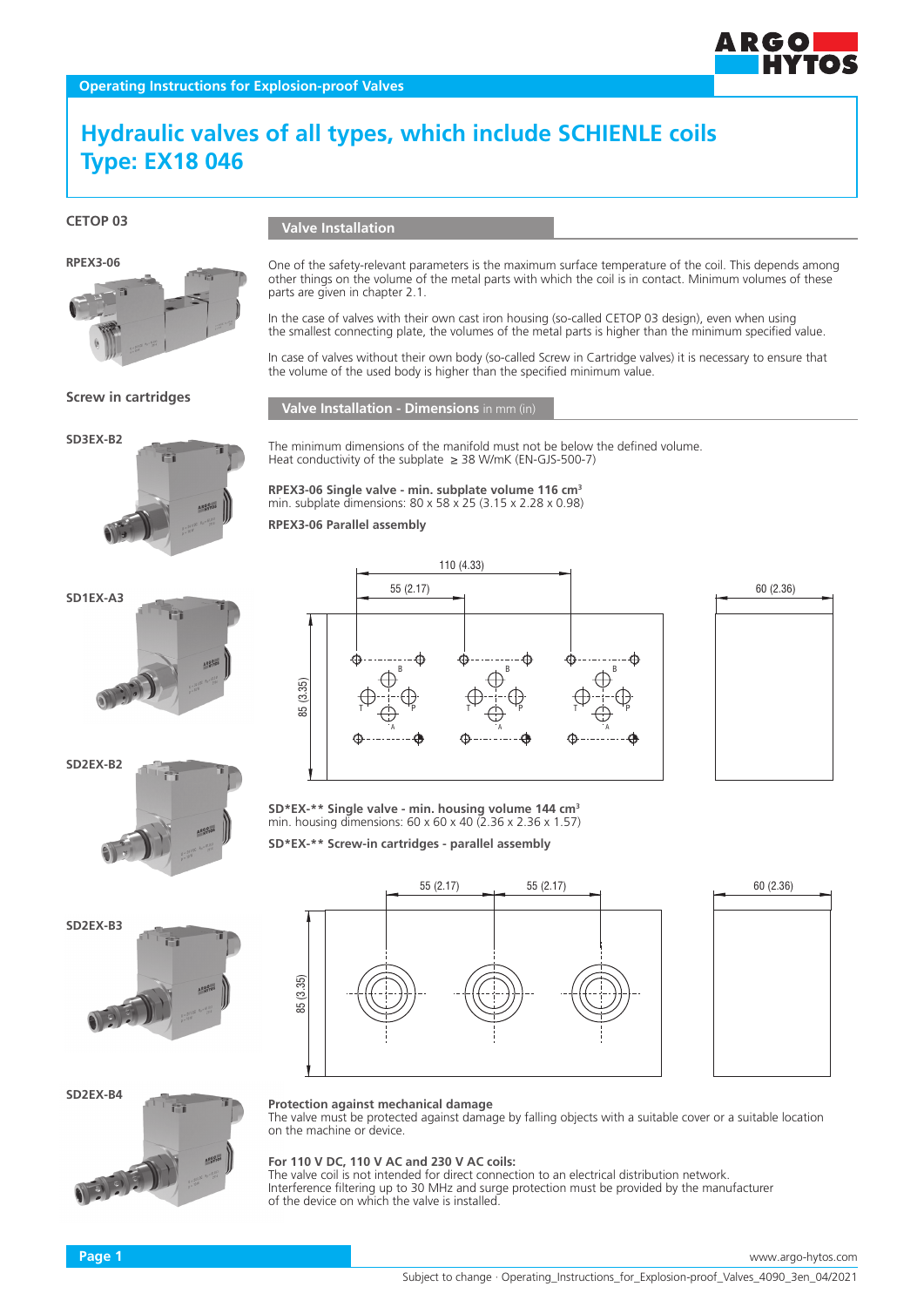

**SCHIENLE-MAGNETTECHNIK** 

# **Explosion-proof single stroke solenoid Operating instructions**

# **Typ: EX18 046**

EPS14ATEX1744 X IECEx EPS14.0064 X

**AC** Ex mb I Mb **AC** Ex mb I Mb Ex mb I Mb Ex mb I Mb Ex mb I Mb Ex mb I Mc  $\textcircled{\tiny{\textregistered}}$  II 2G Ex mb IIC T4, T5, T6 Gb  $\textcircled{\tiny{\textcircled{\tiny{1}}}}$  II 2D Ex mb IIIC T135°C, T100°C, T100°C, T100°C, T35°C Db

**③I M2 Ex e mb I Mb DC** Ex e mb I Mb<br>④I I 2G Ex e mb IIC T4. T5. T6 Gb Ex e mb IIC T4. T5. T6 Gb  $\textcircled{k}$  II 2G Ex e mb IIC T4, T5, T6 Gb  $\textcircled{\tiny{1}}$  II 2D Ex tb IIIC T135°C, T100°C, T85°C Db Ex tb IIIC T135°C, T100°C, T85°C Db

Registry-No. of above authority: 2004 Declaration of conformity: K 19 / 2014



**Document : B 32 / 2014** Date as of

# **Producer:**

**Schienle Magnettechnik und Elektronik GmbH In Oberwiesen 3 D-88682 Salem-Neufrach Germany**  $\bullet$  +49 (0)7553-8268 60  $FAX$  +49 (0)7553-8268

# **1 Introduction**

The solenoid was designed, manufactured and tested in compliance with the standards and regulations generally applicable within the European Union. On leaving the factory the solenoids safety-related conditions were proven to be faultless. The operator must only read and observe the notes and warnings provided with this operating instruction in order to maintain this status and to ensure safe operation.

The solenoid must only be installed and wire-connected by a qualified technician, who is familiar with and works according to the generally accepted engineering standards and the latest legal regulations and standards of explosion protection.

# **2 Usage**

This solenoid is assigned to the group II, category 2 of the ATEX directive and to the group I, category M2 for mining applications.

This device can be used in areas where explosion hazard occurs through:

- Gas/air mixtures, vapours or mists of flammable materials according to classes IIA, IIB and IIC acc. ATEX and IECEx.

- Flammable dust/air mixtures according to classes IIIA, IIIB and IIIC.

This device is applicable in following explosion hazardous areas outside mining: Zone 1, zone 2, zone 21 and zone 22.

The maximum ambient temperatures as followed:

Temperature class T6 or rather T80°C Tamb= -40°C up to +45°C and coil power PN=10W T5 or rather T95°C Tamb= -40°C up to +55°C and coil power PN=10W T4 or rather T130°C Tamb= -40°C up to +70°C and coil power PN=10W T4 or rather T130°C Tamb= -40°C up to +60°C and coil power PN=18W

# 2.1 Minimum volume of the valve

|                  | 1 solenoid per valve    | 2 solenoids per valve<br>(allways only 1 ON) | >more than 3 solenoids per valve (Manifold)<br>(optionally all solenoids on) |
|------------------|-------------------------|----------------------------------------------|------------------------------------------------------------------------------|
| <b>CETOP:</b>    | 152,2 $cm3$             | 152,2 $cm3$                                  | 892,5 $cm3$                                                                  |
| <b>CATRIDGE:</b> | $225,4$ cm <sup>3</sup> |                                              | $892,5$ cm <sup>3</sup>                                                      |

www.argo-hytos.com **Page 2**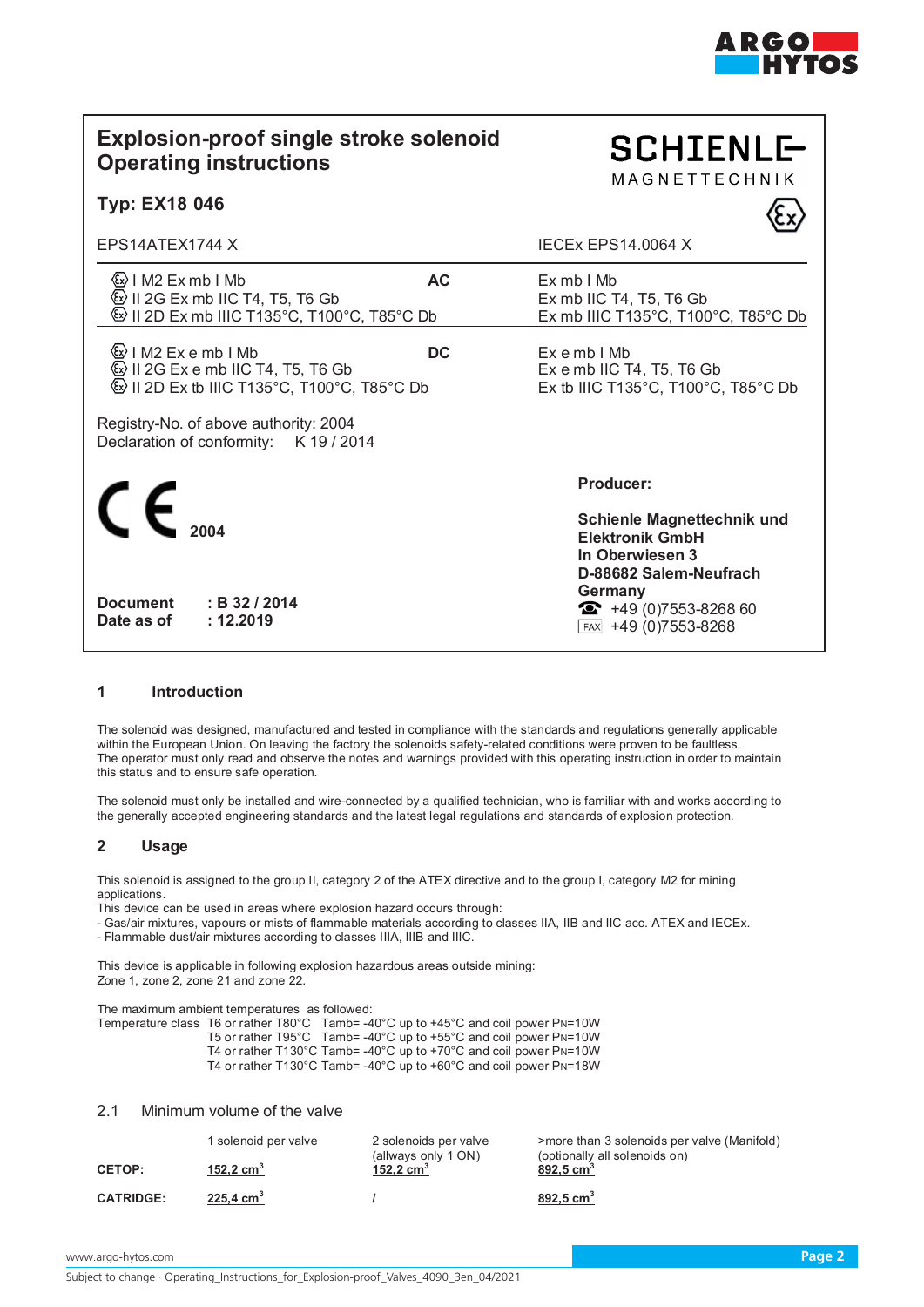

# **3. Samples of Solenoid Marking**

# $\blacksquare$ **10 W 18 W 3 Type coding** Schienle Magnettechnik und Elektronik GmbH. In Oberwiesen 3, D-88682 Salem, www.schienle.de EX18 046 10W 24 V DC **IP66 / IP68**  $U_N = 24$  V DC  $R_{20} = 61,8 \Omega$   $I_G = 0,34$  A  $P_{20} = 9,3$  W EPS 14 ATEX 1 744 X / IECEx EPS 14.0064X IM2 Exemb IMb II 2G Ex e mb IIC T4, T5, T6 Gb II 2D Ex tb IIIC T135°C, T100°C, T85°C Db  $C_{2004}$ T4 (T135°C) -40°C  $\le$  Tamb  $\le$  +70°C T5 (T100°C) -40°C  $\leq$  Tamb  $\leq$  +55°C T6 (T85 °C) -40°C ≤ Tamb ≤ +45°C external fuse  $I_N \leq 3x I_G$ FA2020-0694/008 42140900 09/20

| o vv                                                                                             |                          |  |  |  |
|--------------------------------------------------------------------------------------------------|--------------------------|--|--|--|
| Schienle Magnettechnik und Elektronik GmbH.<br>In Oberwiesen 3, D-88682 Salem, www.schienle.de   |                          |  |  |  |
| EX18 046 18W 24 V DC<br><b>IP66 / IP68</b>                                                       |                          |  |  |  |
| $U_N$ = 24 V DC R <sub>20</sub> = 32,3 $\Omega$ I <sub>G</sub> = 0,65 A P <sub>20</sub> = 17,8 W |                          |  |  |  |
| EPS 14 ATEX 1 744 X / IECEx EPS 14.0064X                                                         |                          |  |  |  |
| IM2 Exemb IMb<br>II 2G Ex e mb IIC T4 Gb<br>II 2D Ex th IIIC T135°C Dh                           |                          |  |  |  |
| $-40^{\circ}$ C $\le$ Tamb $\le$ +60 $^{\circ}$ C                                                | $\mathsf{CE}_{2004}$     |  |  |  |
| external fuse $I_N \leq 3x I_G$                                                                  |                          |  |  |  |
| 42140000                                                                                         | FA2020-0798/008<br>12/20 |  |  |  |

#### **Table 1Type coding**

| type coding                                                          |                                             |                |                                                                                 |
|----------------------------------------------------------------------|---------------------------------------------|----------------|---------------------------------------------------------------------------------|
| EX18 046 X <sub>1</sub> X <sub>2</sub> X <sub>3</sub> X <sub>4</sub> |                                             |                |                                                                                 |
|                                                                      |                                             |                |                                                                                 |
|                                                                      | Kabellänge:<br>lenght of cable:             | X <sub>4</sub> | $3M = 3$ Meter / metres<br>8M = 8 Meter / metres<br>- = no installed cable (DC) |
|                                                                      | Spannungsart:<br>voltage fype:              | Xз             | AC, DC                                                                          |
|                                                                      | Spannung 1.Spule:<br>voltage 1.coil:        | x <sub>2</sub> | 12V, 24V, 48V, 110V, 230V,                                                      |
|                                                                      | Leistung:<br>power:                         | X <sub>1</sub> | 10W.18W                                                                         |
|                                                                      | Baugröße des Magnetgehäuses<br>housing size | 046            | keine Auswahl möglich<br>no selection possible                                  |
|                                                                      | Kennung des Gerätetypen<br>model type       | <b>EX18</b>    | keine Auswahl möglich<br>no selection possible                                  |

### **4 Electrical data**

- •
- •
- •
- •
- Working duty Working duty •
- in mounted state with valve: S1 (100%ED) in mounted state with valve: S1 (100%ED) •

• Rated voltage:  $U_N$  [V DC] max.  $\pm 10$  % • Supply voltage:  $U_N$  [V DC nebo V AC] (for electronics) ● Ripple voltage: ± 15% [VDC] Ripple voltage: ±15 % [VDC] **•** Resistance:  $R_{20} [\Omega] \pm 5 \%$  at 20 [°C]

● Test procedure: Pressure: 1m under water Test procedure IP68: Pressure: 1m under water Test duration: 24h Test duration: 24h



Fax 49 (0) 7553-8268 61<br>www.schienle.de

Fon49 (0) 7553-8268 60 Document : B 32 / 2014 Fax 49 (0) 7553-8268 61 Version : 18.12.2019 REV03 Page 2 of 6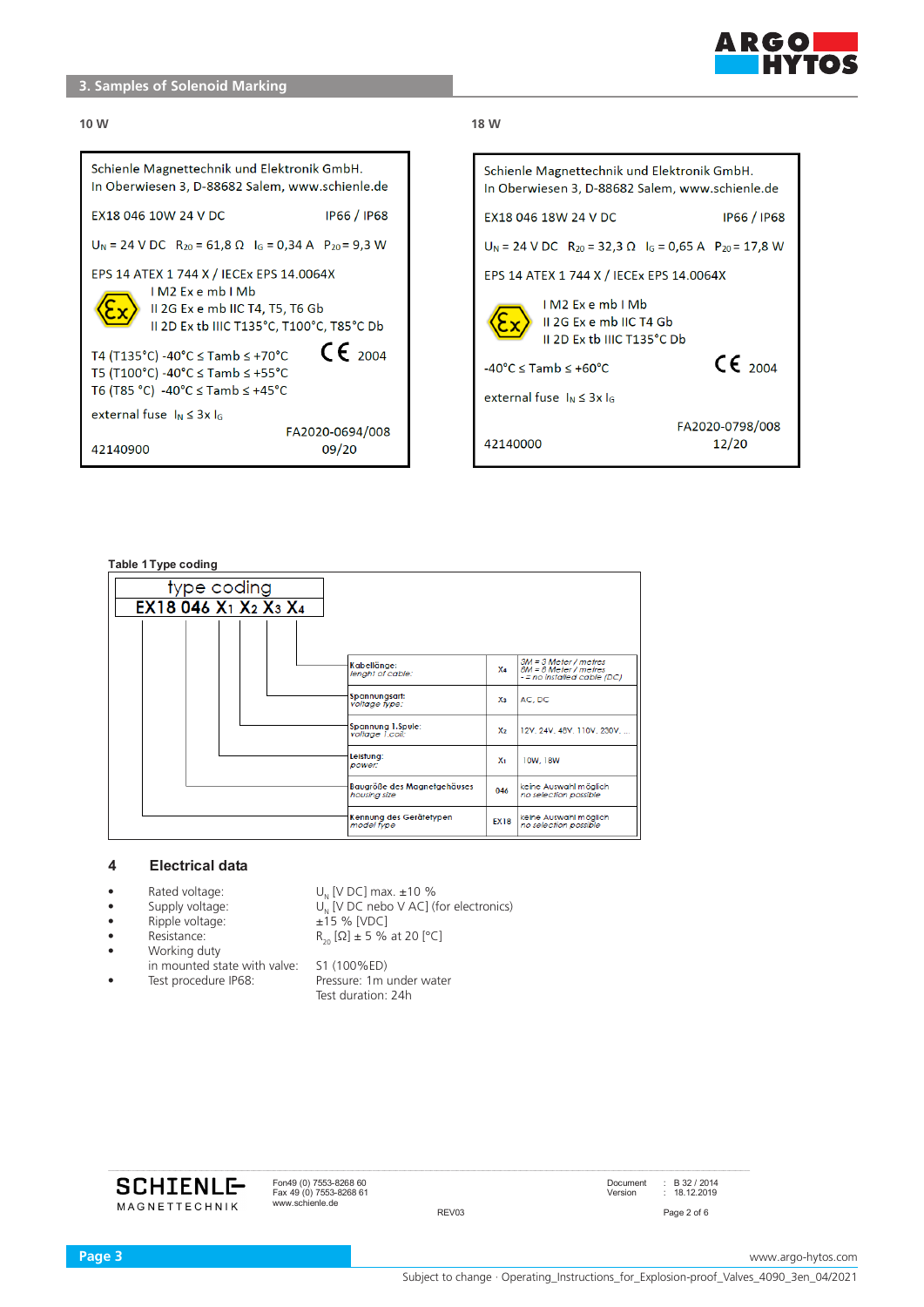

## 4.1 Versions

| Table 2<br><b>Voltage versions</b> |               |            |           |            |                 |          |
|------------------------------------|---------------|------------|-----------|------------|-----------------|----------|
| Type                               | Spannung      | Widerstand | Nennstrom | Grenzstrom | Schutzschaltung | Leistung |
|                                    | $U_{N}$       | $R_{20}$   | IN        | $I_{G}$    |                 | $P_N$    |
| <b>DC</b>                          | [VDC]         | [Ohm]      | [A]       | [A]        |                 | [W]      |
| EX18 046 10W 12V DC -              | 12            | 16,1       | 0.75      | 0,65       | Diode (36V)     | 8,9      |
| EX18 046 10W 24V DC -              | 24            | 61,8       | 0,39      | 0,34       | Diode (36V)     | 9,3      |
| EX18 046 10W 48V DC -              | 48            | 252,4      | 0.19      | 0.16       | Diode (75V)     | 9,1      |
| EX18 046 10W 110V DC -             | 110           | 1171,5     | 0.094     | 0,08       | Diode (180V)    | 10,3     |
| EX18 046 18W 12V DC -              | 12            | 7,7        | 1.56      | 1.37       | Diode (36V)     | 18.8     |
| EX18 046 18W 24V DC -              | 24            | 32,3       | 0,74      | 0,65       | Diode (36V)     | 17,8     |
| EX18 046 18W 48V DC -              | 48            | 125,7      | 0.38      | 0,33       | Diode (75V)     | 18,3     |
| EX18 046 18W 110V DC -             | 110           | 655.6      | 0,17      | 0.15       | Diode (180V)    | 18,5     |
| <b>AC</b>                          | [VAC] 50/60Hz |            |           |            |                 |          |
| EX18 046 10W 110V AC 3M            | 110           | 894,1      | 0,112     | 0.095      | Gleichrichter   | 11,2     |
| EX18 046 10W 110V AC 8M            | 110           | 894,1      | 0.112     | 0.095      | Gleichrichter   | 11,2     |
| EX18 046 10W 230V AC 3M            | 230           | 3987       | 0.052     | 0.044      | Gleichrichter   | 10,7     |
| EX18 046 10W 230V AC 8M            | 230           | 3987       | 0.052     | 0.044      | Gleichrichter   | 10,7     |
| EX18 046 18W 110V AC 3M            | 110           | 524.4      | 0.19      | 0.167      | Gleichrichter   | 19,1     |
| EX18 046 18W 110V AC 8M            | 110           | 524,4      | 0,19      | 0,167      | Gleichrichter   | 19,1     |
| EX18 046 18W 230V AC 3M            | 230           | 2251,4     | 0.092     | 0,08       | Gleichrichter   | 19       |
| EX18 046 18W 230V AC 8M            | 230           | 2251,4     | 0,092     | 0,08       | Gleichrichter   | 19       |

\_\_\_\_\_\_\_\_\_\_\_\_\_\_\_\_\_\_\_\_\_\_\_\_\_\_\_\_\_\_\_\_\_\_\_\_\_\_\_\_\_\_\_\_\_\_\_\_\_\_\_\_\_\_\_\_\_\_\_\_\_\_\_\_\_\_\_\_\_\_\_\_\_\_\_\_\_\_\_\_\_\_\_\_\_\_\_\_\_\_\_\_\_\_\_\_\_\_\_\_\_\_\_\_\_\_\_\_\_\_\_\_\_\_\_\_\_\_\_\_\_\_\_\_\_\_\_\_\_\_\_\_\_\_\_

# **5 Initial installation**<br>• The ambient temperatu

- The ambient temperature range shall not overstep the temperatures given in capture 2. The maximum temperature of the medium (generally hydraulic fluid) shall not exceed 70°C
- It is the users duty to ensure free and unhindered heat emission during operation. This means that the solenoid shall neither be covered nor stored immediately adjacent to heat sources (e.g. fan heaters) during operation.
- Care is to be given that the solenoid is not subjected to direct sunlight during operation.

## **6 Installation notice** - installation, mounting, demounting

- Installing the type VDC for temperature class T4 a cable with an ambient operating temperature of at least +105°C is to be used (e.g. LAPP FD Robust). For T5 and T6 a cable with an ambient operating temperature of at least +90°C is sufficient. The fastening torque on the cable gland depends of the used cable and is to be determined by installing user.
- When installing the VDC solenoid type, please note the fastening torque of the screws (4Nm) and of the BARTEC Connection box (0,4Nm)
- When installing the VDC solenoid type, an appropriate cable shoe M3, 0,75mm<sup>2</sup> with an ambient operating temperature of at least +105°C is to be used
- **•** The user has to safeguard each solenoid with a fuse:  $I_N \le 3xI_G$ , with trigger characteristic "slow blow". The breaking
- capacity of the fuse link has to be stronger than the max short circuit current at the users operating area.
- EX-secured components must be used during mounting in case the fuse and/or the interface
- are within the EX-range.
- In addition, the solenoid may be connected to ground via the purpose-built ground clamp an the connector casing.
- The EX-Solenoid presented herewith shall only be operated with a valve body according to the instructions in point 12
- The coil must not be activated allone a connection to the valve body is required!
- The for the assembling needed single parts are listed in chapter 13

## **7 Specification**

- Coils and plug cavity to be molded watertight. Insulation class "F"(155C°)
- Protection type IAW DIN VDE 0470, EN 60529 and/or IEC 529 Device: IP 66/68,
- Surface protection (casing) acc DIN 50979 Fe//Zn8-12//Cn//T0
- Max. temperature of operating medium (generally hydraulic fluid): 70°C
- Max. ambient temperature: see capture 2!

| <b>SCHIENLE-</b> |
|------------------|
| MAGNETTECHNIK    |

Fax 49 (0) 7553-8268 61 Version : 18.12.2019 www.schienle.de

Fon49 (0) 7553-8268 60 Document : B 32 / 2014

REV03 Page 3 of 6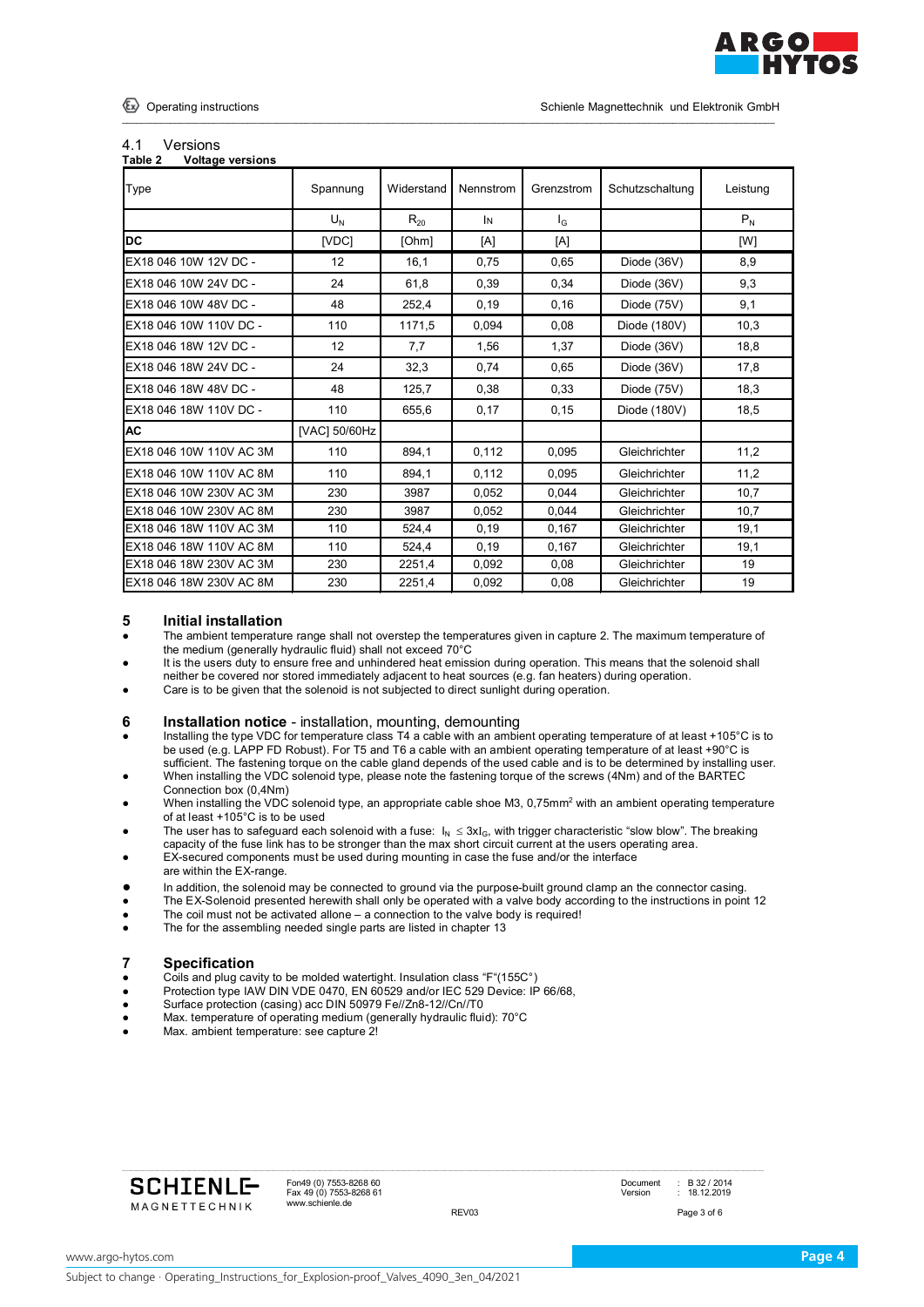

Connection diagramm

coil

ሐ

#### **8 Suppressor**





Figure 1 — Bidirectional voltage limiter – diodes: Figure 2 — Bridge rectifier for AC version  $U_z = 36V$ , bipolar for  $U_N = 12$  und 24VDC  $U_z$  = 75V, bipolar for  $U_N$  = 48VDC  $U_z$  = 180V, bipolar for  $U_N$  = 110VDC

#### **9 Maintenance, service, troubleshooting**

The solenoid generally requires almost no maintenance. All electrical connections shall be checked regularly for possible damages (visual check)

gn/ye

\_\_\_\_\_\_\_\_\_\_\_\_\_\_\_\_\_\_\_\_\_\_\_\_\_\_\_\_\_\_\_\_\_\_\_\_\_\_\_\_\_\_\_\_\_\_\_\_\_\_\_\_\_\_\_\_\_\_\_\_\_\_\_\_\_\_\_\_\_\_\_\_\_\_\_\_\_\_\_\_\_\_\_\_\_\_\_\_\_\_\_\_\_\_\_\_\_\_\_\_\_\_\_\_\_\_\_\_\_\_\_\_\_\_\_\_\_\_\_\_\_\_\_\_\_\_\_\_\_\_\_\_\_\_\_

- The surface of the device shall be checked regularly for dust deposits, which should be cleaned off.
- Do not try to open or to repair the device. If any troubles occur, please contact the manufacturer.

## **10 Standards and regulations**

- Directive 2014/34/EU of European Parliament and European Council
- **DIN VDE 0580**
- EN 60529
- EN 60079-0:2012+A11:2013, EN 60079-7:2007, EN 60079-18:2015, EN 60079-31:2014
- IEC 60079-0:2011, IEC 60079-7:2006, IEC 60079-18:2009, IEC 60079-31:2008

#### **11 Safety notice – Please read carefully**

- In case the solenoid shows any signs of a defect, malfunctioning or external damage (including corrosion), the device must immediately be taken out of operation.
- Any deposits on the surface of the device shall not obstruct heat emission
- To maintain legibility of the data plate, the solenoid must not be coated.

#### **Caution:**

- Always disconnect the solenoid from the power supply before any maintenance or other work on it.
- Always exchange the complete solenoid. Do not try to repair the solenoid.
- In no case shall any changes be made to the solenoid or the connecting cable.
- Never operate the solenoid when disconnected from the valve body. (See also item 11) Demount the solenoid only in secure areas (not in EX-areas). If this is not possible, the solenoid must cool off for 10 minutes minimum.
- **Any warranty claims are denied in case the regulations in this operating manual are not observed!**

#### **12 Grouping of single solenoid and valve**

12.1 General

The current single solenoid must only be operated with a valve body with a **minimum volume described in chapter 2**

#### 12.2 Indications – Please read carefully**!**

Principally attend following indications:

- The minimum dimensions of each valve body shall not fall below defined volume. Valve bodies with major dimensions can be used.
- In case single valve body is used, it is the users duty to ensure free and unhindered heat emission during operation.
- If 2 solenoids per valve body are installed (CETOP), they have to be mounted on opposite sides.
- Furthermore to follow:

**The user has to take care that during working only one solenoid per valve body is actuated. A simultaneous activation of solenoids at one and the same valve body is forbidden. The user has to fulfil this by a proper electrical connection.**

Having an installation of more than two solenoids per valve (Manifold) it is the users duty to ensure free and unhindered heat emission during operation.

**SCHIENLE MAGNETTECHNIK** 

Fax 49 (0) 7553-8268 61 Version : 18.12.2019 www.schienle.de

REV03 Page 4 of 6

Fon49 (0) 7553-8268 60 **Document : B 32 / 2014**<br>
Fax 49 (0) 7553-8268 61 **Document : B 32 / 2014**<br>
Version : 18.12.2019

**Page 5** www.argo-hytos.com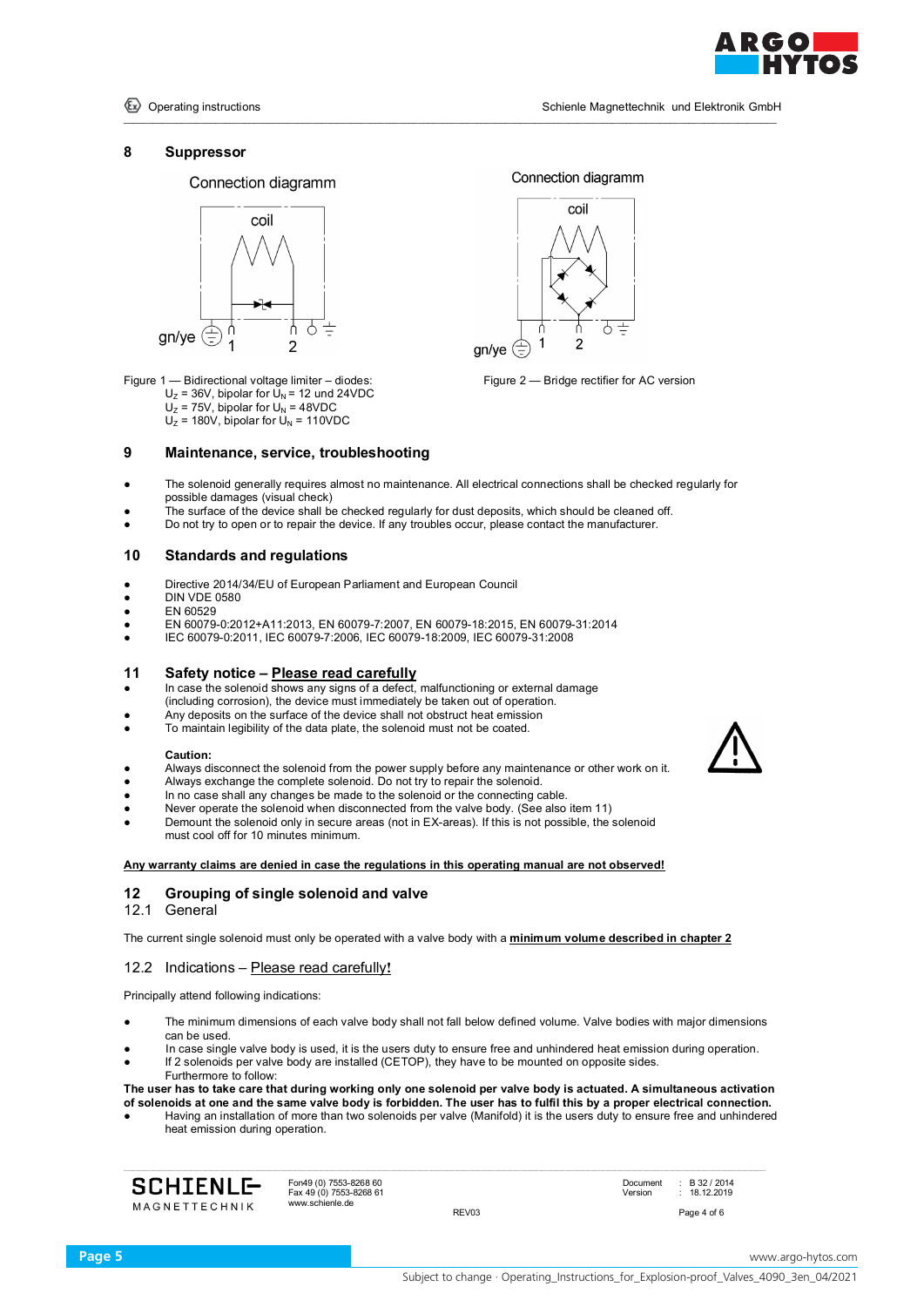

# **Dimensions**



\_\_\_\_\_\_\_\_\_\_\_\_\_\_\_\_\_\_\_\_\_\_\_\_\_\_\_\_\_\_\_\_\_\_\_\_\_\_\_\_\_\_\_\_\_\_\_\_\_\_\_\_\_\_\_\_\_\_\_\_\_\_\_\_\_\_\_\_\_\_\_\_\_\_\_\_\_\_\_\_\_\_\_\_\_\_\_\_\_\_\_\_\_\_\_\_\_\_\_\_\_\_\_\_\_\_\_\_\_\_\_\_\_\_\_\_\_\_\_\_\_\_\_\_\_\_\_\_\_\_\_\_\_\_\_





Abb.: Explosionsansicht

| Parts list EX18 046x yzyz |           |                                                        |  |  |
|---------------------------|-----------|--------------------------------------------------------|--|--|
| $Pos.No.$ :               | Quantity: | Description:                                           |  |  |
|                           |           | Actuating system                                       |  |  |
|                           |           | O-Ring ø22mm x 1,5 mm (IP protection relevant)         |  |  |
|                           |           | Solenoid                                               |  |  |
| 4                         |           | O-Ring ø21,89mm x 2,62 mm (IP protection relevant)     |  |  |
|                           |           | Fixing nut (key-wide 36)                               |  |  |
| 6                         |           | Connection thread sealing M20 (IP protection relevant) |  |  |
|                           |           | Cable gland                                            |  |  |
| 8                         |           | O-Ring ø45mm x 2mm (IP protection relevant)            |  |  |
| 9                         |           | Plug housing                                           |  |  |
| 10                        | 4         | Cylinder head screw M4 x 35mm                          |  |  |
|                           |           | Screw M5x10 + spring washer (ground cable fastening)   |  |  |



Fon49 (0) 7553-8268 60<br>Fax 49 (0) 7553-8268 61 Document : B 32 / 2014<br>www.schienle.de REV03 Page 5 of 6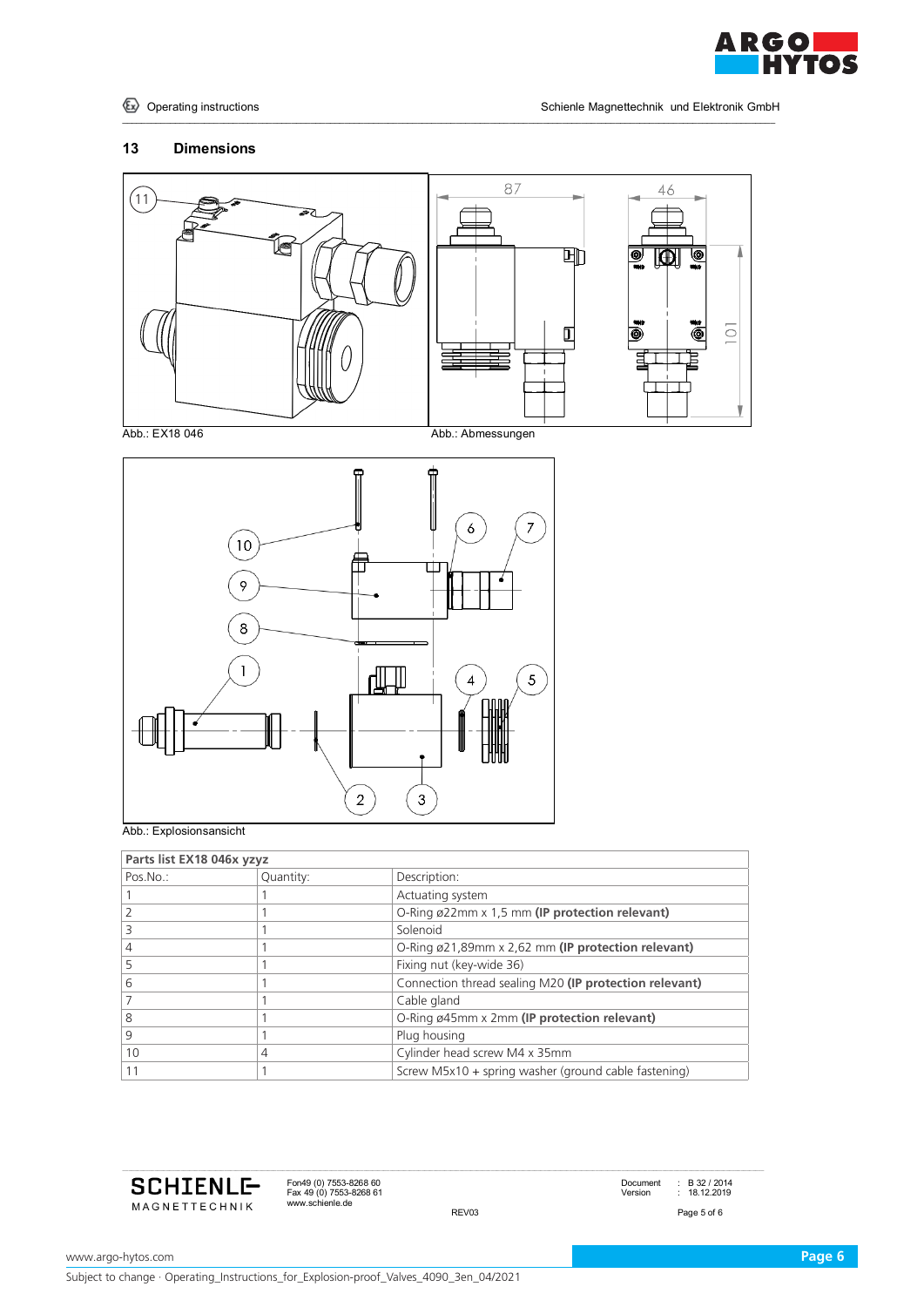

 $\langle \overline{\epsilon} \rangle$  Operating instructions

Schienle Magnettechnik und Elektronik GmbH

**SCHIENLE-**MAGNETTECHNIK

#### 14 EU-Declaration of Conformity

The manufacturer,

Schienle Magnettechnik und Elektronik GmbH<br>. In Oberwiesen 3<br>Type: **EXIS 0466** 88682 Salem – Neufrach **International Attack of Text** 

schienle Magnettechnik und Elektronik und Elektronik und Elektronik und Elektronik GmbH

herewith declares that the product

Type: **EX18 046**<br>Certificate: **EPS14AT** 

Description: **Explosion-proof coil EPS14ATEX1744 X; IECEx EPS14.0064 X** 

\_\_\_\_\_\_\_\_\_\_\_\_\_\_\_\_\_\_\_\_\_\_\_\_\_\_\_\_\_\_\_\_\_\_\_\_\_\_\_\_\_\_\_\_\_\_\_\_\_\_\_\_\_\_\_\_\_\_\_\_\_\_\_\_\_\_\_\_\_\_\_\_\_\_\_\_\_\_\_\_\_\_\_\_\_\_\_\_\_\_\_\_\_\_\_\_\_\_\_\_\_\_\_\_\_\_\_\_\_\_\_\_\_\_\_\_\_\_\_\_\_\_\_\_\_\_\_\_\_\_\_\_\_\_\_

Is been designed, assembled and proved in accordance with the EU regulation 2014/34/EU and following harmonized norms:

**EN 60079-0:2012+A11:2013**: Explosive atmospheres - Part 0: Equipment - General requirements (IEC 60079-0:2011, modified + Cor.:2012 + Cor.:2013);

**EN 60079-7:2007:** Explosive atmospheres - Part 7: Equipment protection by increased safety "e" (IEC 60079-7:2006); **EN 60079-18:2015**: Explosive atmospheres - Part 18: Equipment protection by encapsulation "m" (IEC 60079-18:2014) **EN 60079-31:2014:** Explosive atmospheres - Part 31: Equipment dust ignition protection by enclosure "t" (IEC 60079-31:2013);

| Salem-Neufrach<br>Place                                                                   | 12.2019<br>Date                                                      |       | Ex-Responsible Person |                                                                                             |
|-------------------------------------------------------------------------------------------|----------------------------------------------------------------------|-------|-----------------------|---------------------------------------------------------------------------------------------|
| <b>SCHIENLE-</b><br>MAGNETTECHNIK                                                         | Fon49 (0) 7553-8268 60<br>Fax 49 (0) 7553-8268 61<br>www.schienle.de | REV03 | Document<br>Version   | $\div$ B 32 / 2014<br>: 18.12.2019<br>Page 6 of 6                                           |
| <b>PRODUCER:</b><br>ARGO-HYTOS s.r.o.<br>Dělnická 1306<br>543 15 Vrchlabí, Czech Republic |                                                                      |       |                       | Telefon: +420 499 403 111<br>Internet: www.argo-hytos.com<br>E-mail: info.cz@argo-hytos.com |

**Page 7** www.argo-hytos.com